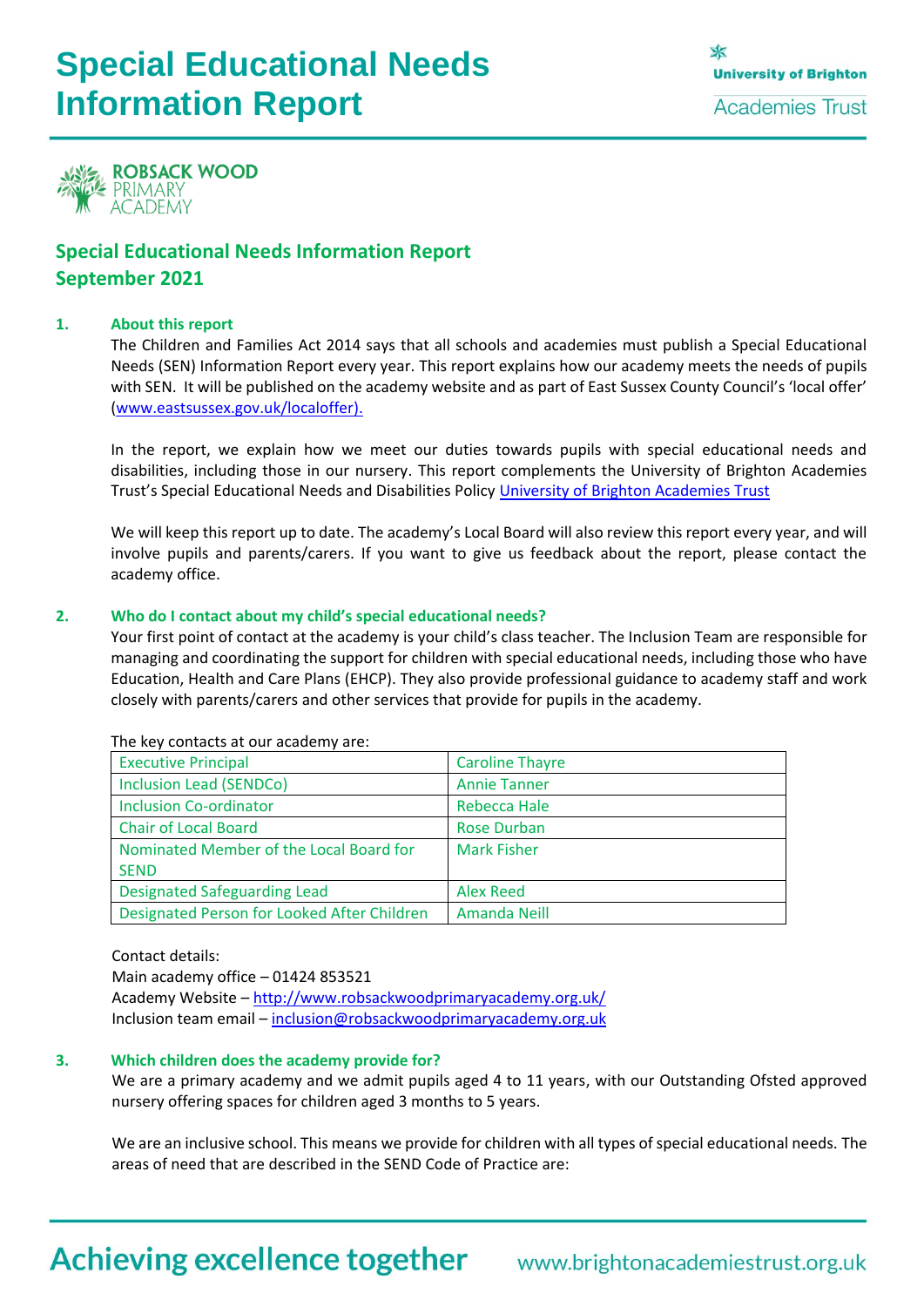- **Communication and Interaction** this includes children and young people with speech, language and communication needs (SLCN) and those with an Autism Spectrum Condition (ASC).
- **Cognition and Learning** this includes children and young people with moderate learning difficulties (MLD), severe learning difficulties (SLD) and profound and multiple learning difficulties (PMLD). This also includes children and young people with specific learning difficulties (SpLD) such as dyslexia, dyscalculia and dyspraxia.
- **Social, Emotional and Mental Health** social, emotional and mental health difficulties may manifest themselves in many ways including becoming withdrawn or isolated, as well as displaying challenging, disruptive or disturbing behaviour. Other children and young people may have disorders such as attention deficit disorder, attention deficit hyperactive disorder or attachment disorder
- **Physical and Sensory** this includes children and young people with visual impairment (VI), hearing impairment (HI), multi-sensory impairment (MSI) and physical disability (PD)

Children and young people with any of these needs can be included within our academy community. Whilst these four categories broadly identify the primary areas of need for children and young people, our academy will consider the needs of the whole child or young person and not just their special educational needs.

If you would like a place at our academy for a child with an Education, Health and Care plan, this can be considered during the annual review process and/or during the admissions process. If you want a place for any other child with special educational needs, you should apply as normal, and your application will be considered in the same way as applications from children without special educational needs.

Our Admissions Policy is available on our website. Other useful information is available from:

- [school admissions-](http://www.eastsussex.gov.uk/educationandlearning/schools/findingaschool/default.htm) East Sussex.gov.uk
- contact Information for Families for admissions advice 0345 60 80 192

#### **4. Summary of how the academy meets the needs of children with SEN and disabilities**

The key aim of the University of Brighton Academies Trust and each of its academies is to help all pupils– including those with SEN and disabilities - to achieve their very best and become successful, well-rounded individuals. We believe that all children should have high quality teaching, adjusted to meet their individual needs, in accordance with our statutory duties under the Children and Families Act 2014 and the Equalities Act 2010. Our academy regularly assesses all of our pupils so that we can identify those who may have a special educational need as early as possible. We follow an 'assess, plan, do, and review' cycle to ensure that we meet the needs of children with special educational needs and disabilities.

Where a child makes less than expected progress, the class teacher, in conjunction with The Inclusion Team assesses whether they consider the child has SEN. This will be documented on the Barriers to Learning form for an individual pupil and the SEND Matrix will be used to identify key areas of need if applicable.

Where a pupil is identified as having SEN, the academy will plan (in conjunction with the pupil and parent/carer), by identifying the outcomes, and by identifying and planning the provision needed to meet those outcomes. This will be documented on the Progress Journey and the 'assess, plan, do, and review' cycle helps everyone to work together to continually improve the support so that the child makes good progress. This is regularly reviewed, at least three times a year.

If a child does not make the expected progress from SEN support, despite the appropriate targeted support, or works at levels considerably below those of their peers as detailed in the Progress Journey, an Additional Needs Plan is implemented. Many of these children may be receiving support from other agencies.

If the child is looked after by the local authority they will have a Care Plan including Personal Education Plan (PEP) and Health plan. We will co-ordinate these plans with the SEN support plan and will involve parents and carers as well as foster carers or social workers in discussions.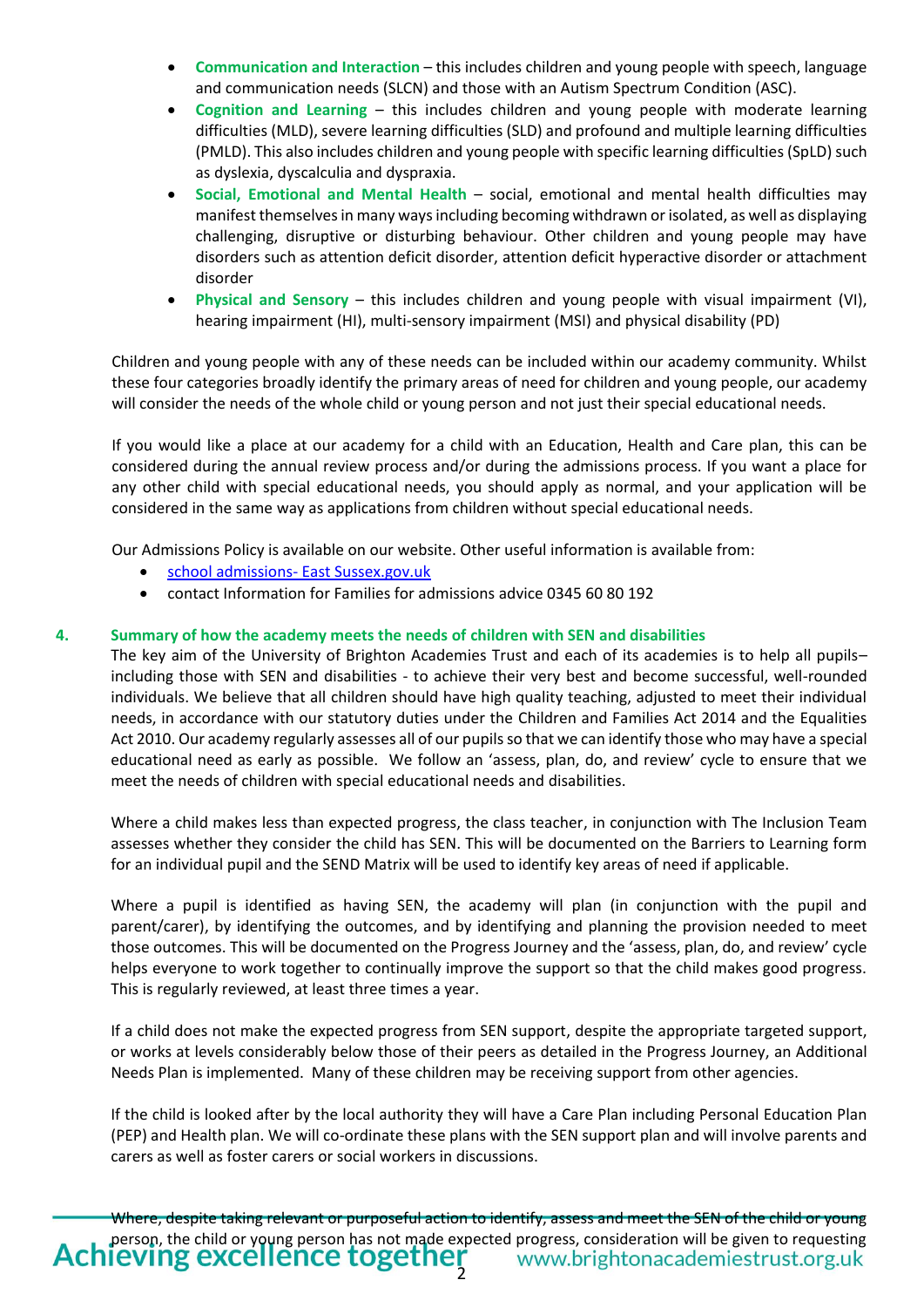an Education, Health and Care assessment. This request can be made by the academy or by parents. In considering whether an EHC needs assessment is necessary, the Local Authority will consider the evidence of the action already being taken by the academy to meet the child or young person's SEN. An EHC needs assessment will not always lead to an EHCP.

The purpose of an EHCP is to make special educational provision to meet the special educational needs of the child or young person, to secure improved outcomes for them across education, health and social care and, as they get older, prepare them for adulthood. The EHCP also specifies the arrangements for setting shorter term targets at academy level.

#### **5. How does the academy identify children's special educational needs?**

We aim to identify children's special educational needs (SEN) as early as possible, so that they have the best possible outcomes. A pupil has SEN where their learning difficulty or disability calls for special educational provision, namely provision different from or additional to that normally available to pupils of the same age.

Our academy will assess each pupil's current skills and level of attainment on entry to the academy. We will make regular termly assessments of progress for all pupils. These will seek to identify pupils making less than expected progress given their age and individual circumstances. This is progress which:

- is significantly slower than that of their peers starting from the same baseline;
- fails to match or better the child's previous rate of progress;
- fails to close the attainment gap between the child and their peers;
- widens the attainment gap.

The first response to less than expected progress will always be quality first teaching targeted at the pupil's area of difficulty. In identifying a child as needing SEN support, the class teacher working with The Inclusion Team will carry out a clear analysis of the pupil's needs including the individual's development in comparison to their peers and national data.

Slow progress and low attainment do not necessarily mean that a child has SEN. Equally, attainment in line with chronological age does not necessarily mean that there is no learning difficulty or disability. Difficulties related solely to limitations in English as an additional language are not SEN. Persistent disruptive or withdrawn behaviours do not necessarily mean that a child or young person has SEN.

For some children, SEN can be identified at an early age. However, for other children difficulties become evident only as they develop. We recognise that parents know their children best and listen and understand when parents' express concerns about their child's development. Staff also listen and address any concerns raised by the pupils themselves.

Where it is decided to provide a pupil with SEN support, this will be recorded on the SEND register held by the academy. Parents and carers will be involved in sharing their voice in their child's Progress Journey. This decision will be recorded in academy records and we will formally notify parents. We are required to make data on the level and types of SEN in the academy available to the Local Authority. This data, which is collected through the School Census, is also required to produce the national SEN information report.

#### **6. How does the academy teach and support children with SEND?**

In common with all academies in the University of Brighton Academies Trust, we set high expectations for all pupils, whatever their prior attainment. We deliver high quality teaching that is differentiated and personalised and meets the individual needs of the majority of our pupils. Some children and young people need educational provision that is additional to or different from this and we use our best endeavorsto ensure that such provision is made for those who need it. The quality of teaching for pupils with SEN and their progress is a core part of our academy's approach to professional development for all teaching and support staff as part of a waved approach.

Teaching and learning strategies include:

• Differentiated knowledge rich curriculum and varied teaching approaches

Achieving excellence together Scaffolding and support to ensure pupils can know more and remember more<br> **VING EXCELLENCE LOGELNEL** WWW.brightonacademiestrust.org.uk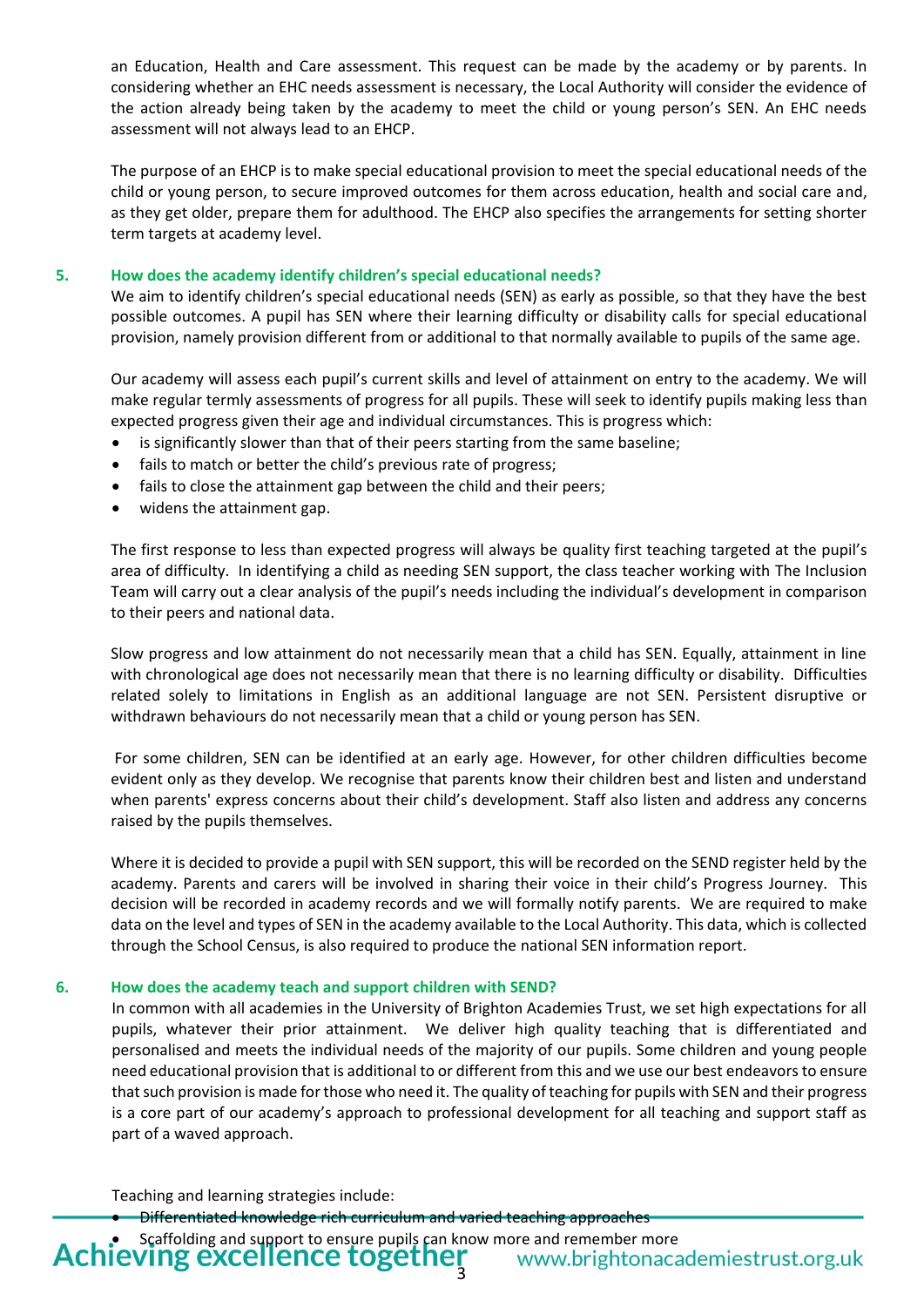- Clear instructions and simplified language providing clarity for pupils
- Support with the understanding and use of key vocabulary linked to learning
- Use of supportive strategies and resources such as visual timetables, social stories, comic strip conversations, visual prompts, modelling and demonstration
- Access to technology
- Structured routines and regular reminders of academy/class expectations
- Behavior for Learning policy

We record evidence of pupils' progress, with a focus on outcomes and a rigorous approach to the monitoring and evaluation of any SEN support provided. We will record details of additional or different provision made under SEN support. This forms part of regular discussions with parents about the child's or young person's progress, expected outcomes from the support and planned next steps.

SEN support takes the form of a four part cycle: assess, plan, do and review. Decisions and actions are revisited, refined and revised with a growing understanding of the pupil's needs and of what supports the pupil in making good progress and securing good outcomes. This is known as the graduated approach.

Clear dates for reviewing progress are agreed and the parent, pupil and teaching staff will be clear about how they will help the pupil reach their expected outcomes. The effectiveness of the support and interventions and their impact on the pupil's progress will be reviewed in line with the agreed date.

When pupils have an Education, Health and Care Plan, these plans are used to actively monitor children and young people's progress towards their outcomes and longer-term aspirations. They must be reviewed as a minimum every 12 months. Reviews will be undertaken in partnership with the child or young person and their parents, and will take account of their views, wishes and feelings. The review will focus on the child's progress towards achieving the outcomes specified in the EHCP. The review will also consider whether these outcomes and supporting targets remain appropriate. Parents, an academy representative, a Local Authority Assessment and Planning Officer, a health service representative and a Local Authority social care representative will be invited to the review meeting where needed. We will prepare and send out a report of the meeting to everyone invited within two weeks of the meeting. Where a child is looked after by the Local Authority, the academy will endeavor to synchronise EHCP reviews with Personal Education Plan reviews.

Before the meeting we will:

- give notice to all parties at least two weeks before the meeting and seek advice and information about the child;
- send out any advice or information gathered to all those invited at least two weeks before the meeting.

#### **7. How will the curriculum and learning environment be matched to my child/young person's needs?**

All pupils have access to a broad and balanced knowledge rich curriculum which is suitable for all of our pupils. We will set high expectations for all pupils. We adjust the curriculum for each child with SEN to make sure that they can access the subjects at their own level, and make progress. This is called 'differentiation'. The curriculum is planned to address potential areas of difficulty and to remove barriers to learning. We enable children and young people to develop, learn, participate and achieve the best possible outcomes irrespective of whether that is through reasonable adjustments for a disabled child or special educational provision for a child with SEN.

We will look at the pupil's level of achievement and see what support they need to make good progress and reach their potential. We will talk with pupils and parents as part of the SEN support cycle (assess, plan, do, review) and review targets and progress at regular intervals throughout the year.

We recognise that all pupils learn differently and class teachers are trained in understanding and recognising the preferred learning styles of each of their pupils. This includes taking into account how a pupil absorbs, processes, comprehends and retains information.

# Achieving excellence together www.brightonacademiestrust.org.uk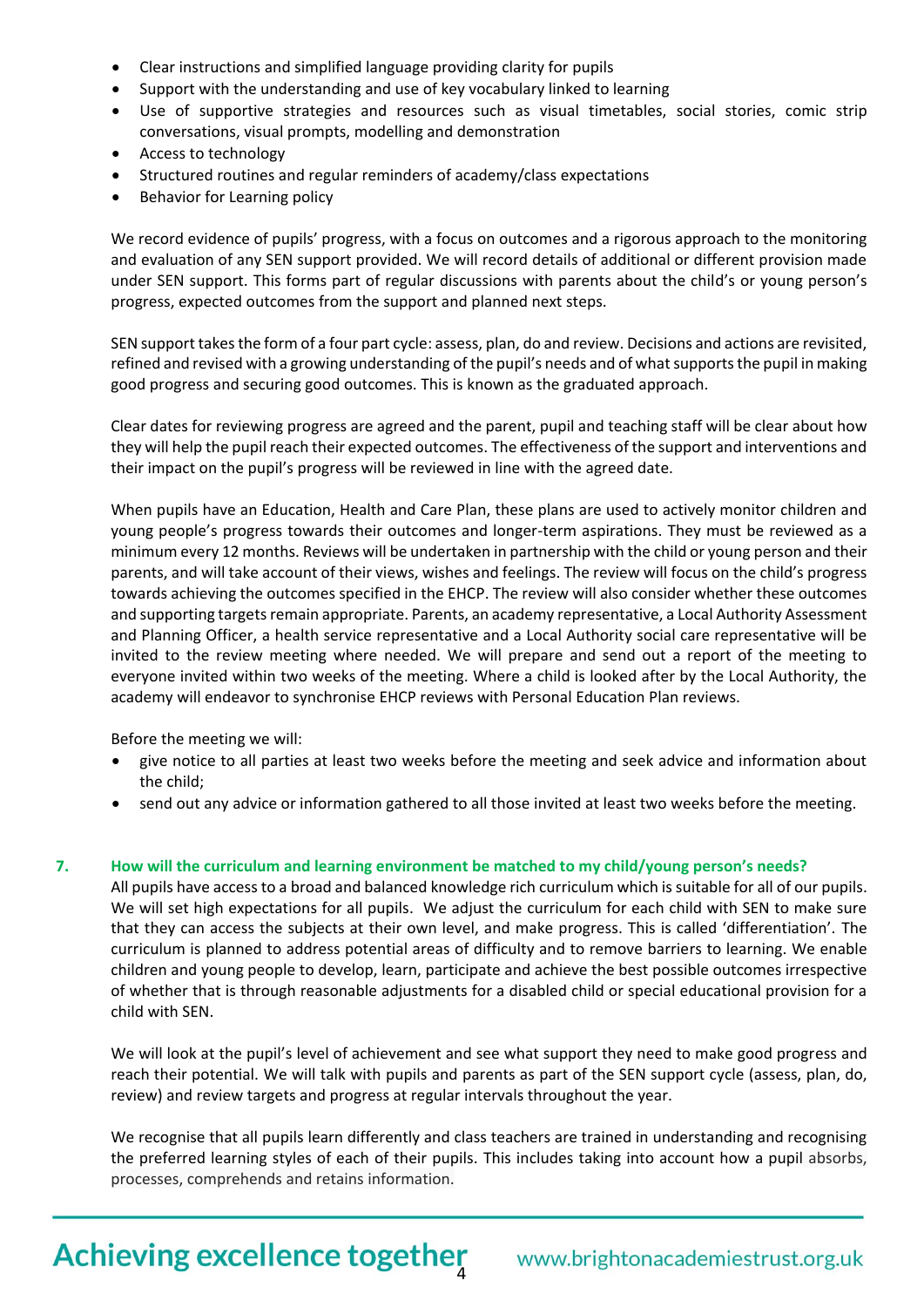Some pupils require a more personalised curriculum than others, particularly those that are working at a prekey stage standard. With the support of The Inclusion Team, staff carefully modify the learning and activities planned to accommodate the needs of these pupils, helping them to achieve the best possible outcomes.

We always seek to ensure the learning environment we provide is right for each individual pupil. Pupils' differing sensory processing needs are taken into consideration and the academy will make reasonable adjustments to the environment whenever possible. Where needed, the academy will provide additional resources such as ear defenders and individual workstations and any adjustments made will be carefully considered to ensure the environment is appropriately matched to the needs of the pupil.

Some pupils with SEND require specialised support as part of their curriculum. The academy utilises the expertise of our onsite speech and language therapist and therapy assistant on a regular basis and are able to provide 1:1 or small group therapy sessions for pupils who have been assessed as having a speech and language need. In addition, the academy also offers a number of targeted interventions such as social skills groups, sensory circuits and Lego therapy to support pupils with additional needs.

Further information about our academy's curriculum for each year group is available on our website.

#### **8. How are parents and carers involved in reviewing children's progress and planning support?**

We are committed to working in partnership with parents and carers. We will:

- Have regard to the views, wishes and feelings of parents;
- Provide parents with the information and support necessary to enable full participation in decision making;
- Support parents in order to facilitate the development of their child to help them achieve the best possible educational and other outcomes, preparing them effectively for adulthood;
- Meet with the parents of children and young people at least three times each year;
- Provide regular reports for parents on their child's progress;
- Involve parents in the regular reviews of the Progress Journey, Additional Needs Plan and, where applicable, in the annual review of Education, Health and Care Plans.

#### **9. How are children involved in reviewing their progress and planning support?**

We are committed to involving children and young people with SEND in decisions about their learning. We will:

- Have regard to the views, wishes and feelings of children and young people, through the collection and review of pupil voice;
- Provide children and young people with the information and support necessary to enable full participation in decision making;
- Support children and young people to support their development and help them achieve the best possible educational and other outcomes, preparing them effectively for adulthood.

#### The following table sets out the different opportunities we have for talking to pupils about their learning:

|                                                                                                                      | Who's involved?                                                   | How often?    |
|----------------------------------------------------------------------------------------------------------------------|-------------------------------------------------------------------|---------------|
| Self and peer feedback and<br>discussion                                                                             | Pupil, peers, class teachers and<br>support staff                 | Daily         |
| Class Learning Journey Maps -<br>What do we know? What do we<br>want to find out?                                    | Pupils, class teacher, support<br>staff                           | Termly        |
| <b>Empowerment focus</b>                                                                                             | Pupil, peers, class teachers and<br>support staff                 | Weekly        |
| Empowerment coaching - pupils<br>work to understand the scaffolds<br>that they need to be learning at<br>their best. | Pupil, peers, class teachers and<br>support staff, Inclusion Team | When required |
| Circle times                                                                                                         | Pupil, peers, class teachers and                                  | When required |
|                                                                                                                      | support staff                                                     |               |

## Achieving excellence together www.brightonacademiestrust.org.uk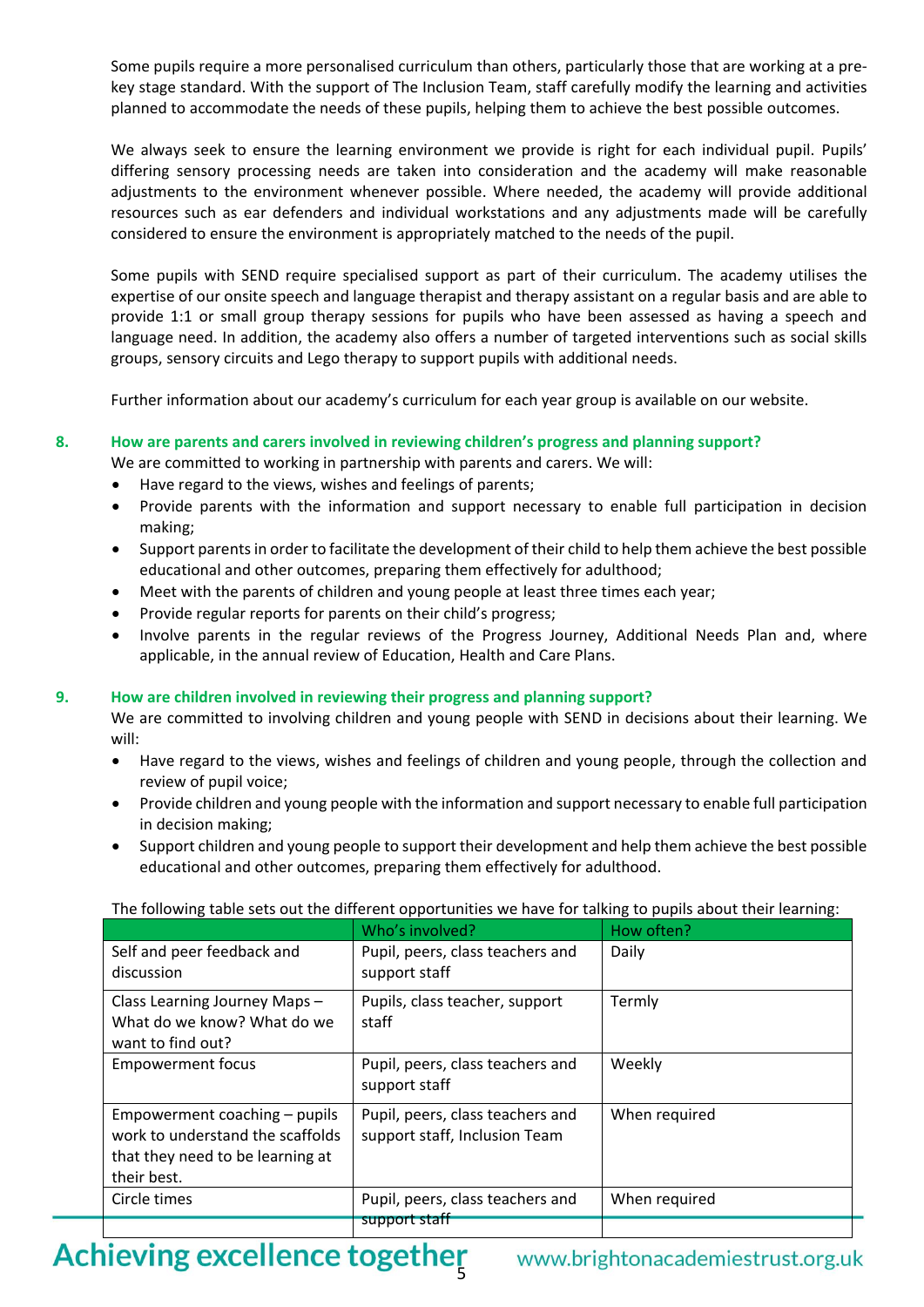| <b>Worry Box/Suggestions</b><br>box/Question box | Pupil, peers, class teachers and<br>teaching assistants      | Available in all classrooms |
|--------------------------------------------------|--------------------------------------------------------------|-----------------------------|
| <b>Pupil Parliament</b>                          | Pupil parliament representatives,<br>pupils                  | Weekly                      |
| <b>Pupil Voice</b>                               | Pupil, class teacher, Inclusion<br>Team                      | At least once a year        |
| Progress Journey                                 | Pupil, class teacher, Inclusion<br>Team, parents and carers  | Three times a year          |
| <b>Additional Need Plan review</b><br>meetings   | Pupil, class teacher, Inclusion<br>Team, parents and carers  | Three times a year          |
| <b>Annual reviews of EHCPs</b>                   | Pupil, class teacher, Inclusion<br>Team, parents and carers, | Once a year                 |
|                                                  | Support Services, Local Authority                            |                             |

### **10. How will the academy prepare and support my child to transfer to a new school/ college or the next stage of education and life?**

The great majority of children and young people with SEN or disabilities, with the right support, can find work, be supported to live independently, and participate in their community. In common with all academies in the University of Brighton Academies Trust, we encourage these ambitions from the start. Our SEN support includes planning and preparation for the transitions between phases of education, key stages, year groups and preparation for adult life. We will agree with parents and pupils the information to be shared as part of this process.

We support children and young people so that they are included in social groups and develop positive friendships. This is particularly important when children and young people are transferring from one phase of education to another.

If a child or young person has an EHCP, this will be reviewed and amended in sufficient time prior to moving between key phases of education. The review and any amendments must be completed by 15<sup>th</sup> February in the calendar year of the transfer.

Looked after children (LAC) and pupils with SEND are provided with an enhanced transition when transferring to the next phase of their education to ensure their Social, Emotional and Mental Health needs are met. This includes additional visits to their new setting, social stories to support understanding of the changes taking place and specific lessons based on the theme of change and moving on. All SEND information will be passed onto the pupil's new setting and meetings are held between The Inclusion Team and new setting where needed.

#### 11. **What training do academy staff have?**

We regularly and carefully review the quality of teaching for all pupils including those at risk of underachievement. This includes: identifying particular patterns of need in the academy, reviewing, and where necessary improving, teachers' understanding of strategies to identify and support vulnerable pupils and their knowledge of the SEND most frequently encountered.

Where interventions are required, we ensure staff have sufficient skills and knowledge to deliver the intervention effectively. The quality of teaching for pupils with SEND, with the progress made by pupils is a core part of the University of Brighton Academies Trust's approach to professional development for all teaching and support staff.

Our Inclusion Team supports staff with planning and assessing pupils and this acts as a training mechanism to support and develop staff understanding of SEND.

**Achieving excellence together**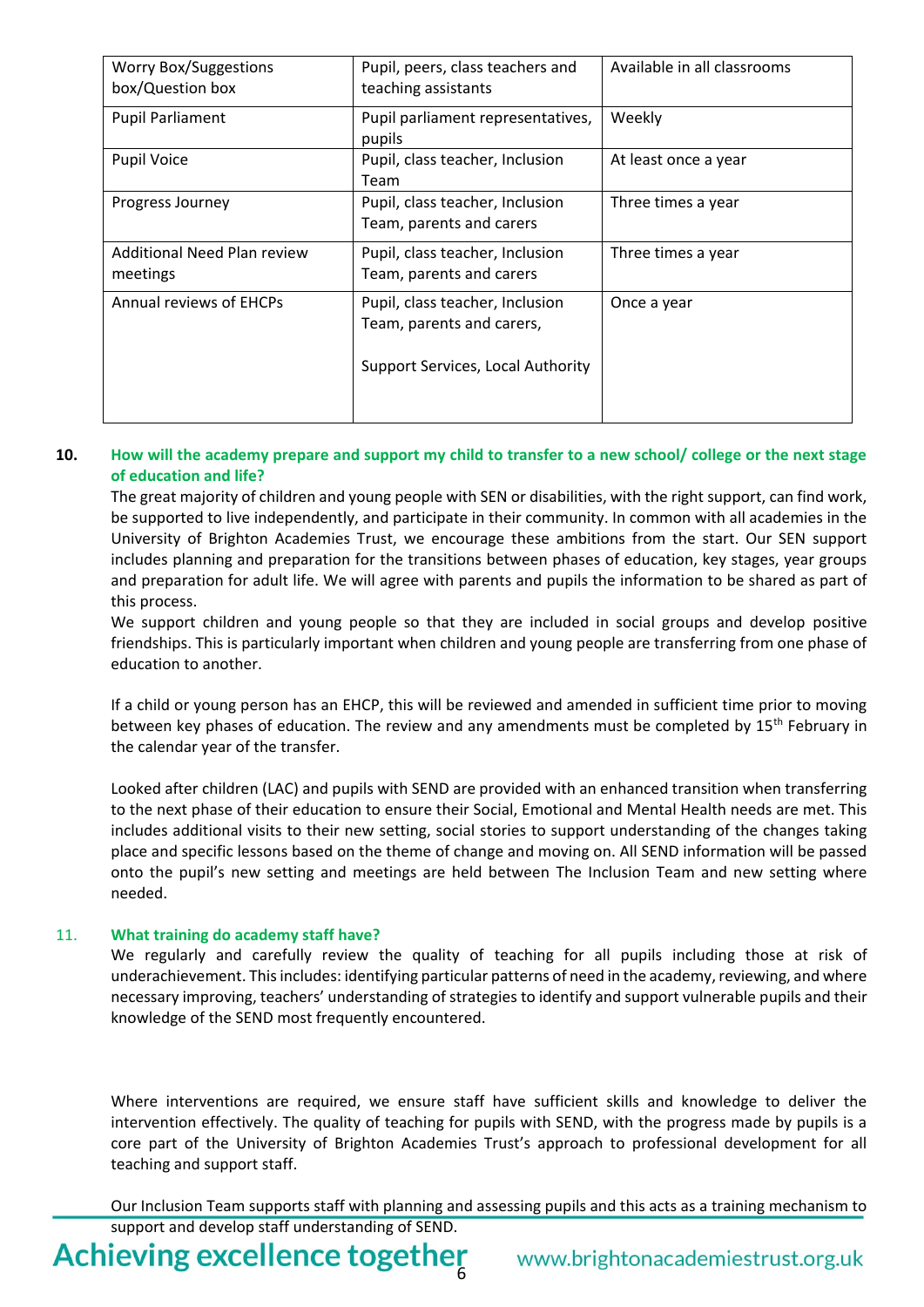All teaching staff are made aware of the specific needs of pupils with SEND in their class and are given training so that they are able to support pupils appropriately. This includes but is not limited to, training in Autistic Spectrum Awareness, Pathological Demand Avoidance, Attention Deficit Hyperactivity Disorder, Dyslexia, Sensory Processing difficulties and Speech, Language & Communication. This training is delivered as part of a regular CPD programme for all staff.

The Inclusion Team works closely with teaching staff and support staff, monitoring interventions and provisions to ensure they are of the highest quality and that they are effective in meeting the needs of the pupils. In addition, there are regular pupil progress meetings regarding strategies for current pupils and reviews of their progress.

#### **12. How does the academy measure how well it teaches and supports children with SEN?**

We regularly and carefully review the quality of teaching for all pupils to make sure all pupils are given the opportunity to achieve. We look at whether our teaching and programmes of support have made a difference and also their cost effectiveness. We use information systems to monitor the progress and development of all pupils. This helps us to develop the use of interventions that are effective and to remove those that are less so.

Pupil Progress Meetings are held regularly. This is a meeting where the class teacher meets with members of the Leadership Team and The Inclusion Team to discuss the progress of the pupils in their class. This shared discussion may highlight any potential problems in order for further support to be planned which will be discussed and implemented by the Inclusion Team.

Class teachers can refer pupils to the Inclusion team for further support when required by completing a Barrier to Learning form which is reviewed by the Team Leader. The Inclusion Team meet weekly to discuss SEND provision and inclusion to ensure that the appropriate steps are being taken to support children with additional needs.

### **13. How accessible is the academy and how does the academy arrange equipment or facilities children need?**

The University of Brighton Academies Trust's Equality and Diversity Policy and its Equality Objectives are available on the Trust's website, as is its Policy for Supporting students and pupils with medical conditions. Our academy's Accessibility Plan is available on our website.

To support our pupils and ensure the academy and curriculum are fully accessible, the following measures are in place:

- The academy will seek to make adjustments wherever possible for pupils who require the use of a wheelchair, for example allocating a ground floor classroom.
- Staff use cued articulation to support communication and interaction to develop pupil's understanding of language where appropriate.
- Pupils with sensory processing difficulties and hearing impairments are considered carefully by teachers for seating arrangements.
- Visual cues and prompts are used throughout the academy to support pupils with communication difficulties.
- Risk assessments are completed with strategies included for pupils with SEND and medical needs to ensure they are able to safely access our outdoor learning provision.

#### **14. How will my child/young person be included in activities with other children, including school trips?**

We are committed to eliminating discrimination, promoting equality of opportunity and fostering good relationships. Through careful planning and reasonable adjustments, pupils with SEN engage in the activities of the academy together with those who do not have SEN, and are encouraged to participate fully in the life of the academy and in any wider community activity.

Achieving excellence together We work with parents and pupils to listen to their views, feelings and wishes to ensure pupils with SEN engage fully in the life of the school and in any wider community activity.<br>**IEVING EXCELLENCE LOGETHER** www.brightonacademiestrust.org.uk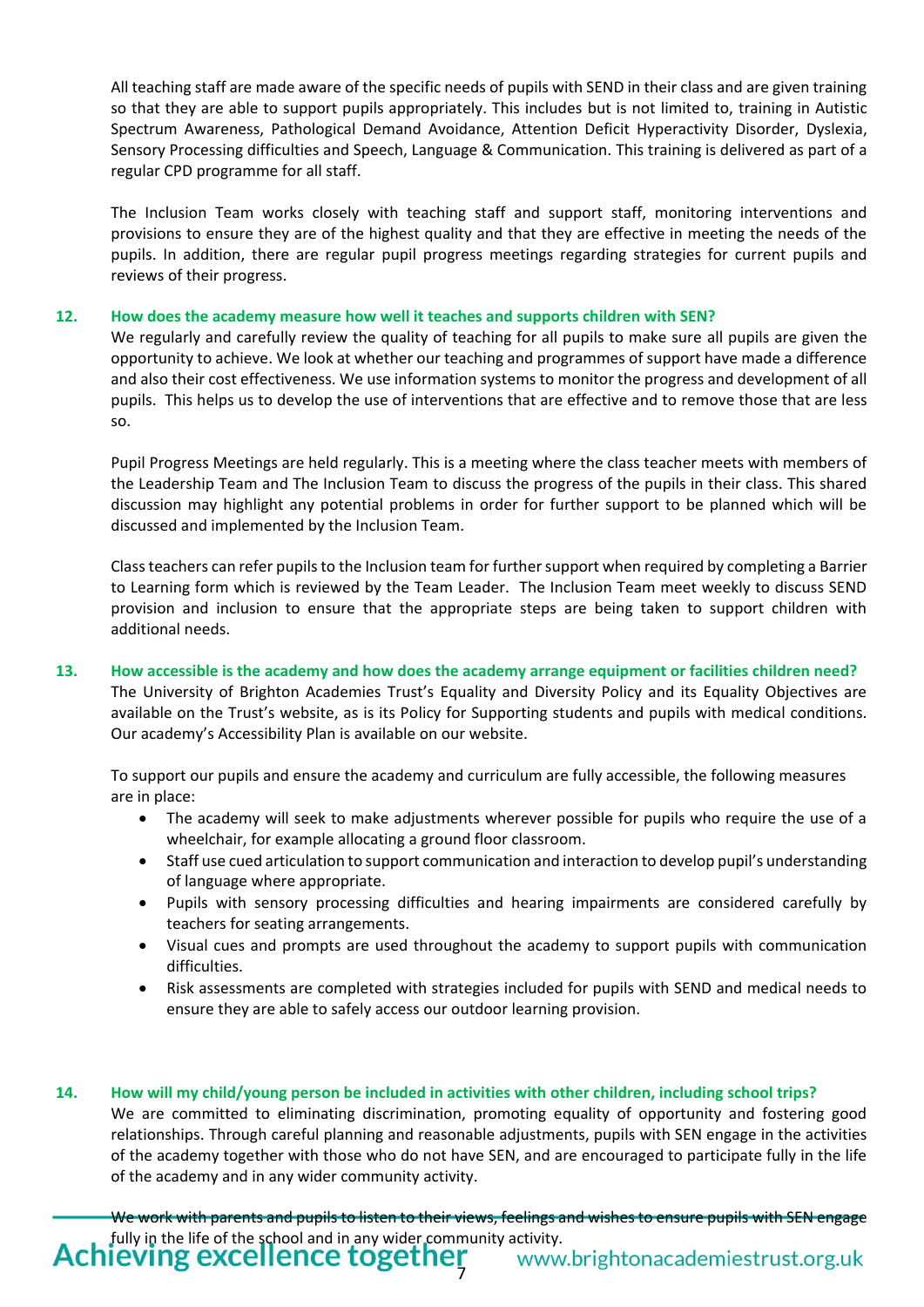### **15. What support will there be for my child's/young person's overall well-being, and their emotional, mental and social development?**

At Robsack Wood, we support all of our pupils to develop the pro-social and pro-learning skills they need to be successful in their education and into the future. Pro-learning and pro-social skills are defined by the pupils themselves when they create the academy charter and are continually reflected upon. Adults focus on the natural consequences of keeping and not keeping to expectations. The reason for this is that a focus on the natural consequences supports the development of emotional intelligence, empathy, a moral compass and develops intrinsic motivation to do the right thing.

For more information and to view our Behaviour for Learning Policy, please see the Robsack Wood Academy website. We believe pupil involvement is key in order to secure the best outcomes for all and strive to include pupils in developing their own strategies to manage their social, emotional and mental health.

Through weekly empowerment teaching and coaching, pupils are taught to identify their own needs and stressors, collaboratively problem solve with the support of adults and identify what they need to be successful (prep-for- best).

In addition, the academy provides targeted intervention for pupils who have been identified as needing additional support in managing their emotional, mental and social development such as social skills groups, activities based on building empathy and resilience, 'Soft Landings' for pupils who benefit from a more graduated start to the day, nurture provision, tailored playtime and lunchtime activities for pupils who may find these more unstructured times challenging. We may also work with other services to support children, such as the Education Support, Behaviour & Attendance Service (ESBAS) and the Child and Adolescent Mental Health Services (CAHMS).

#### **16. What specialist services does the academy use to support children and their families?**

As part of the cycle of SEN support (assess, plan, do, review) we will consider whether we need to involve other services to make sure the child's specific needs are met. Parents are always involved in any decision to involve specialists.

We will always involve a specialist where a child or young person makes little or no progress over a sustained period or where they continue to work at levels substantially below those of pupils at a similar age despite evidence-based SEN support delivered by appropriately trained staff. The academy may involve specialists at any point to advise on early identification of SEN and effective support and interventions.

We work with parents and agencies to consider a range of evidence-based and effective teaching approaches, appropriate equipment, strategies and interventions to support the child's or young person's progress. Together, the parties agree the needs of the child or young person, responsibilities and the outcomes to be achieved through the support, including a date by which it is reviewed. Records of involvement of specialists are kept and shared with parents and teaching staff.

Where a child is looked after by a Local Authority, we will work closely with the other relevant professionals involved in the child's or young person's life as a consequence of being looked after.

We work closely with the Local Authority and other providers to agree the range of local services and clear arrangements for making appropriate requests. Some services may be commissioned directly. Further information on the local authority and health services are available from: <https://new.eastsussex.gov.uk/childrenandfamilies/specialneeds/search-for-services/> <https://new.eastsussex.gov.uk/childrenandfamilies/specialneeds/health-wellbeing/health-services/>

**17. Where can I get information, advice and support?**  The 'Local offer' is available here: [www.eastsussex.gov.uk/localoffer](http://www.eastsussex.gov.uk/localoffer)

# Achieving excellence together

www.brightonacademiestrust.org.uk